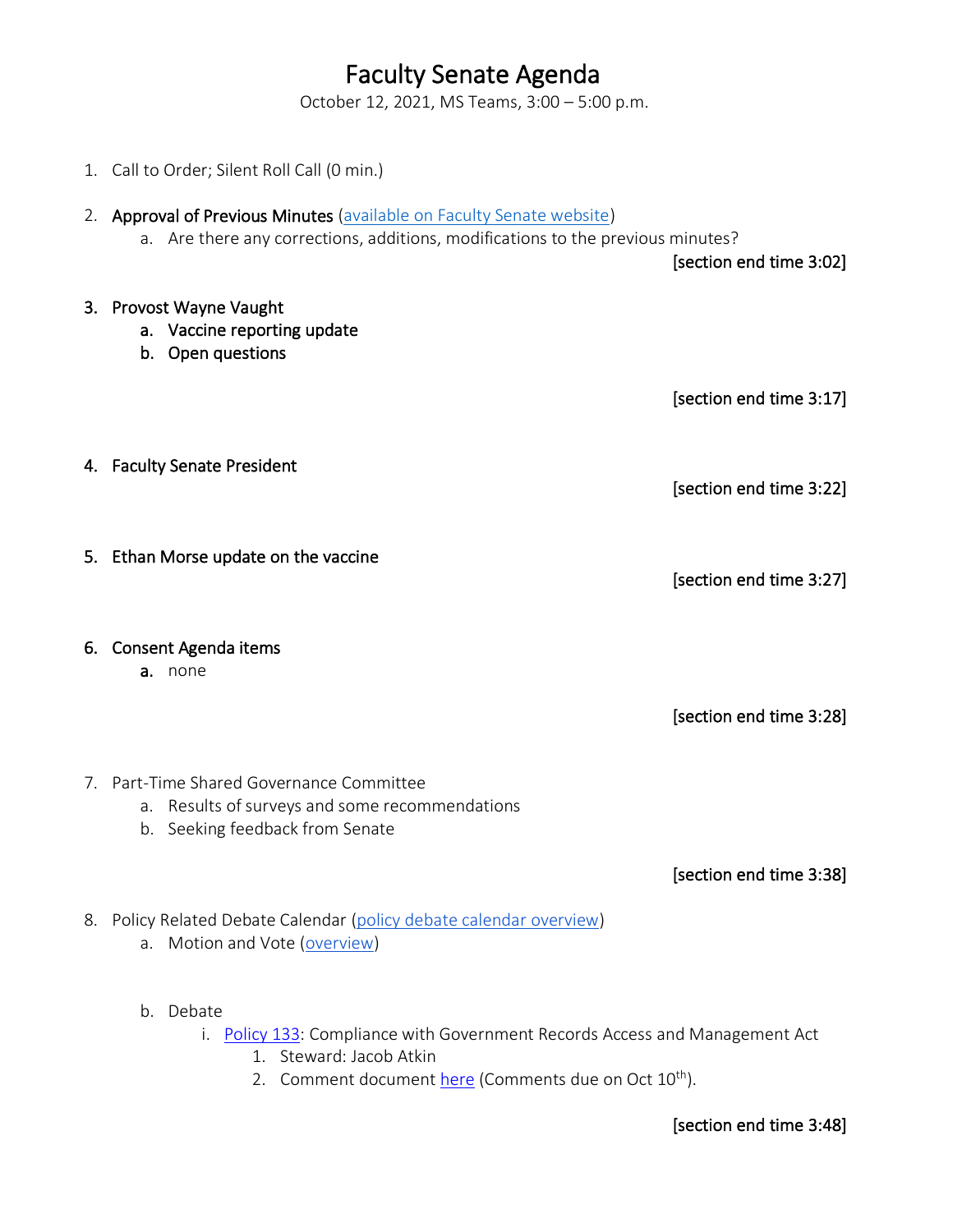- c. Read and comment (overview) introduction
	- i. Policy 646: Faculty Appeals for Retention, Tenure, and Promotion is nearing entry to Stage 2 and we want to get faculty feedback prior to that to ensure that we can get the policy done this fall. Please review the policy draft and submit your feedback by October 10th.
		- 1. Policy 646 Stage 1 Draft | Feedback

## [section end time 4:25]

- d. Policies moving to stages  $3$  or  $4 -$ *No time allocated, update only. Can provide public comments but past senate comments.*
- e. Policy proposals, Policies Entering Stage 1, or other Policy Related
- 9. Non-policy Related Action Calendar (non-policy debate calendar overview)
	- a. Feedback requested
		- i. none
	- b. Updates on Non-policy Actions (as voted on by Senate) (overview) [no time given] i. none
	- c. Discuss Next Steps (and, as necessary, Vote on) Senate-Directed Action (overview) i. None
	- d. Updates from proposals approved and being investigated (information items)
	- e. Incoming Proposals and Proposal Next Steps

*Note: Senators must vote to entertain further discussion or action on incoming proposals. With a majority vote to further entertain the proposal, Senators must then propose and vote on how to pursue the proposal.*

i. None

## [section end time 4:30]

- 10. Administrative Updates *– No time allocated; written updates*
	- a. Fulton Library: Karen Sturtevant [link to update folder]
	- b. Office of Teaching and Learning (OTL): Wendy Athens [link to update folder]
	- c. PACE: Beka Grulich [link to update folder]
	- d. UVUSA: Ethan Morse [link to update folder]
- 11. Standing Committee Reports *– No time allocated; written updates*
	- a. Special Assignments & Investigations: Elijah Neilson [link to update folder]
		- i. Syllabus Checklist taskforce
			- 1. Creating survey to send to faculty to collect example syllabus statements.
		- ii. Alternative tenure track taskforce